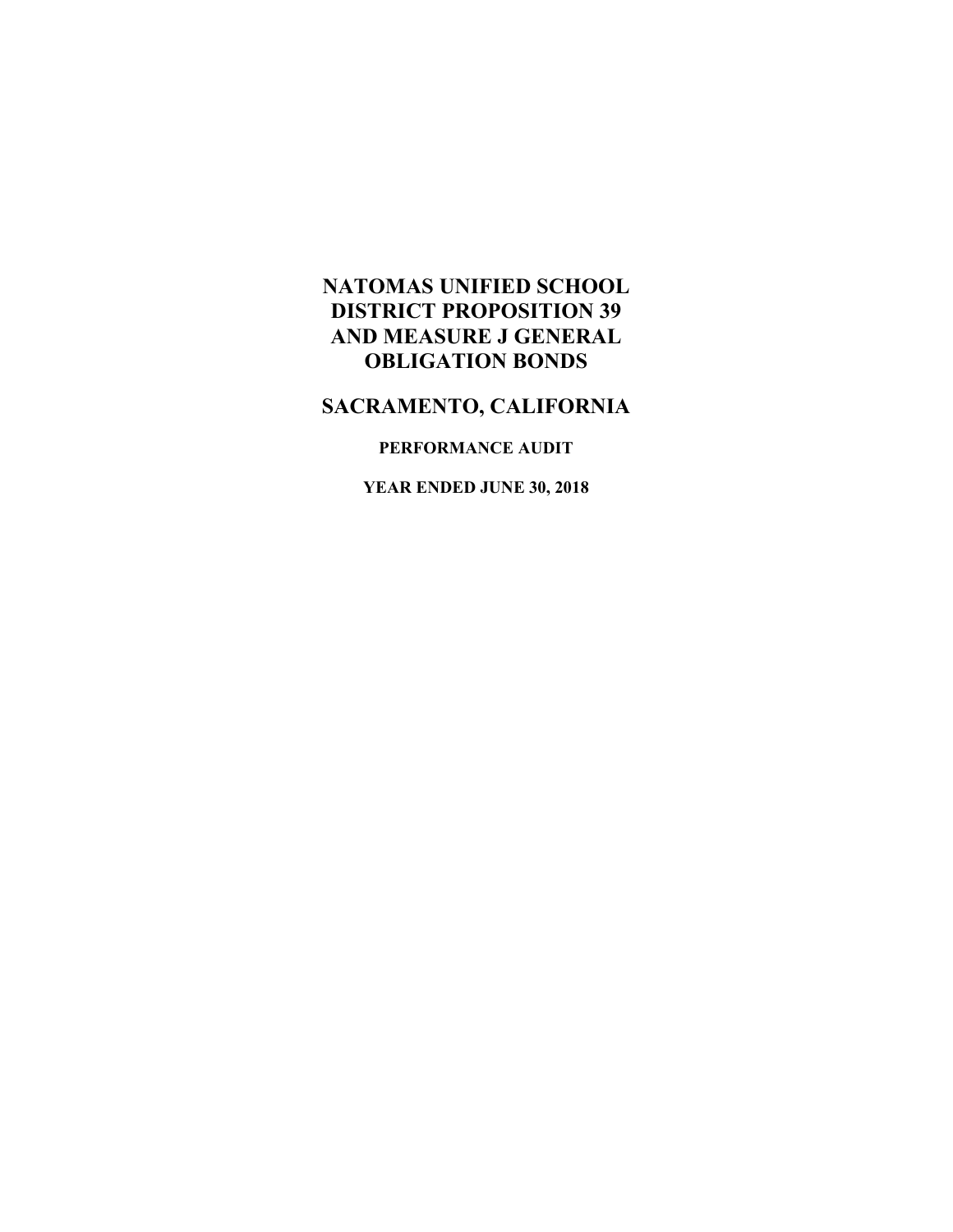## **NATOMAS UNIFIED SCHOOL DISTRICT PROPOSITION 39 AND MEASURE J GENERAL OBLIGATION BONDS**

### **TABLE OF CONTENTS JUNE 30, 2018**

|                                         | <b>PAGE</b>    |
|-----------------------------------------|----------------|
| Independent Auditor's Report            | 1              |
| Objectives                              | 2              |
| Scope of the Audit                      | $\overline{2}$ |
| <b>Background Information</b>           | $\overline{2}$ |
| Procedures Performed                    | $\overline{2}$ |
| Conclusion                              | 3              |
| Management Comments and Recommendations | 3              |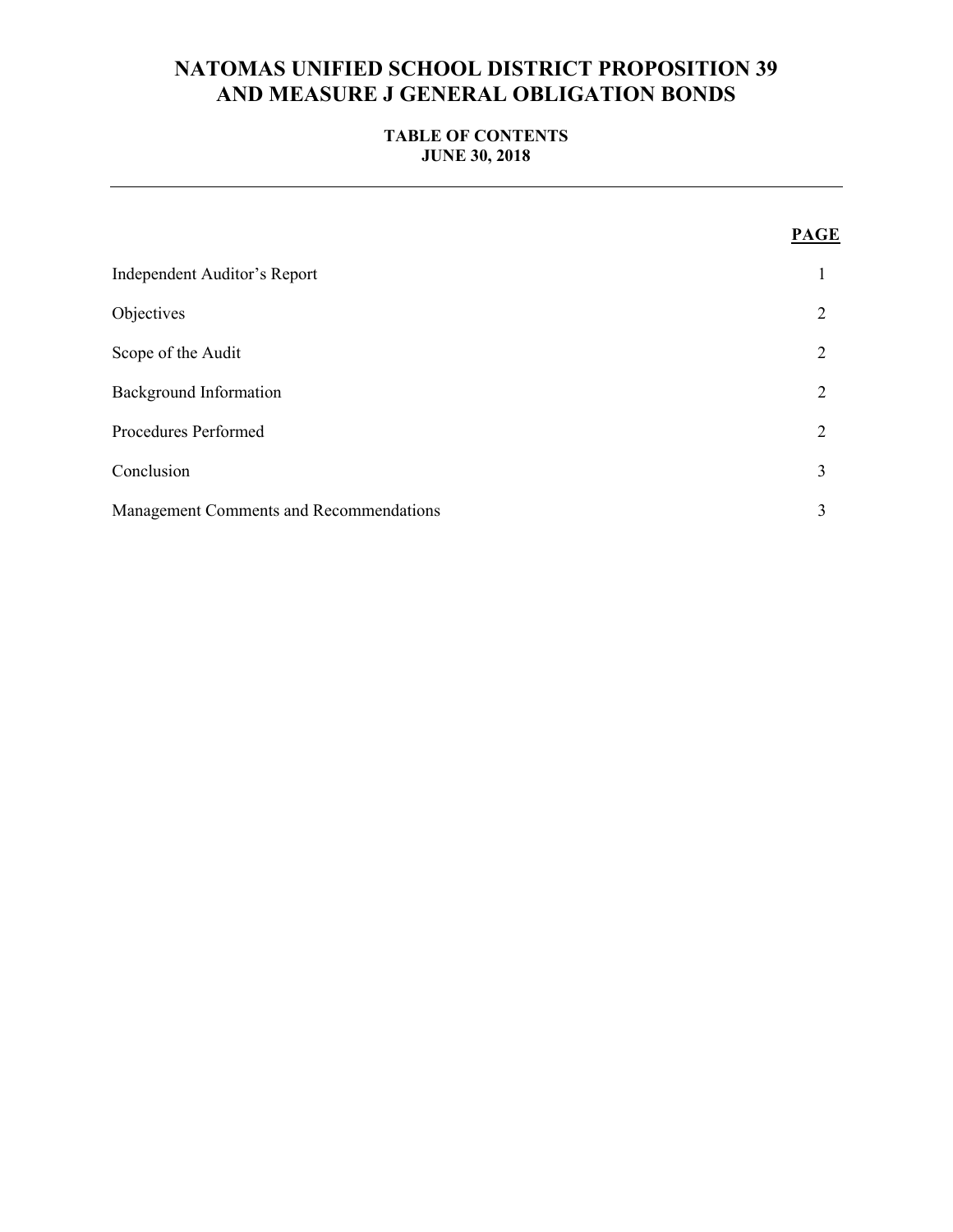

*Relax. We got this.*  $\alpha$ 

## **INDEPENDENT AUDITOR'S REPORT**

**Board of Trustees and Independent Citizens' Bond Oversight Committee for Measure J Natomas Unified School District Sacramento, California** 

We have conducted a performance audit of the Natomas Unified School District's (the District) Measure J General Obligation Bonds for the year ended June 30, 2018.

We conducted our performance audit in accordance with *Government Auditing Standards* issued by the Comptroller General of the United States. Those standards require that we plan and perform the audit to obtain sufficient, appropriate evidence to provide a reasonable basis for our conclusion based on our audit objectives. We believe that the evidence obtained provides a reasonable basis for the findings and conclusions based on our audit objectives.

Our audit was limited to the objectives listed on page 2 of this report which includes determining compliance with the performance requirements for the Proposition 39 and Measure J General Obligation Bonds under the applicable provisions of Section  $1(b)(3)(C)$  of Article XIIIA of the California Constitution and Proposition 39 as they apply to the bonds and the net proceeds thereof. Management is responsible for the District's compliance with those requirements.

Solely to assist us in planning and performing our performance audit, we obtained an understanding of the internal controls of the District to determine if internal controls were adequate to help ensure the District's compliance with the requirements of Proposition 39, as specified by Section 1(b)(3)(C) of Article XIIIA of the California Constitution. Accordingly, we do not express any assurance on the internal controls.

The results of our tests indicated that, in all significant respects, the Natomas Unified School District expended Measure J General Obligation Bond funds for the year ended June 30, 2018 only for the specific projects developed by the District's Board of Education and approved by the voters, in accordance with the requirements of Proposition 39, as specified by Section 1(b)(3)(C) of Article XIIIA of the California Constitution.

Millert associates, en.

**GILBERT ASSOCIATES, INC. Sacramento, California** 

**December 5, 2018**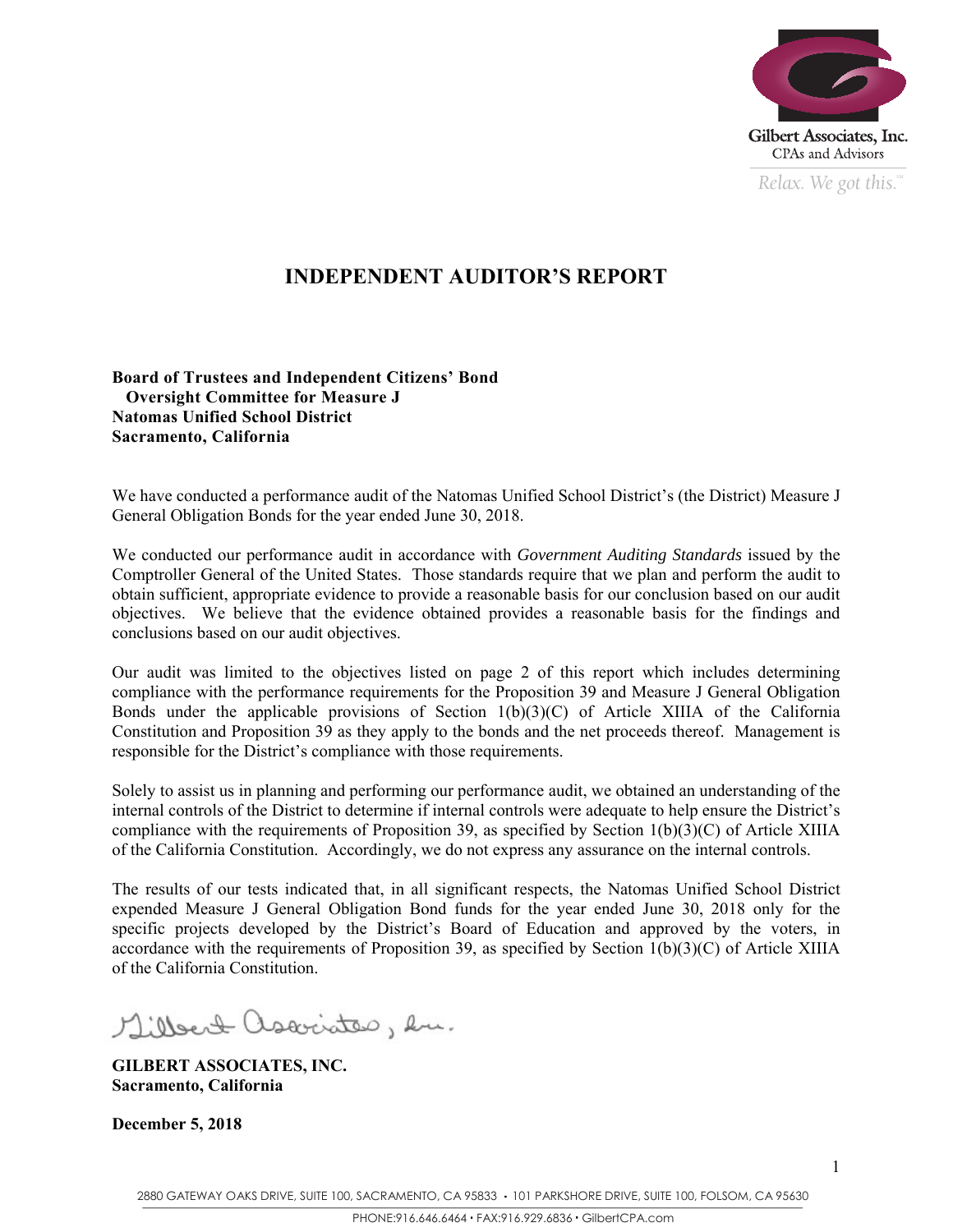## **NATOMAS SCHOOL DISTRICT PROPOSITION 39 AND MEASURE J GENERAL OBLIGATION BONDS**

#### **PERFORMANCE AUDIT JUNE 30, 2018**

#### **OBJECTIVES**

The objectives of our performance audit was to document that the Natomas Unified School District (the District) expended Measure J General Obligation Bond (the Bonds) funds for the year ended June 30, 2018 only for purposes approved by voters and only for specific projects developed by the District's Board of Trustees, in accordance with the requirements of Proposition 39, as specified by Section 1(b)(3)C of Article XIIIA of the California Constitution; note any incongruities or system weaknesses; and provide recommendations for improvement.

#### **SCOPE OF THE AUDIT**

The scope of our performance audit covered the fiscal year ended June 30, 2018. Expenditures incurred after the issuance of the Bonds and prior to July 1, 2017, were not covered by this examination. The expenditures included all account and project codes associated with the Bond projects. Expenditures incurred subsequent to June 30, 2018 were not reviewed or included within the scope of our audit.

#### **BACKGROUND INFORMATION**

The Natomas Unified School District Election of 2014 General Obligation Bonds, Measure J were authorized at an election of registered voters of the District held on November 4, 2014 at which greater than fifty-five percent of the persons voting on the proposition voted to authorize the issuance and sale of \$129,000,000 principal amount of general obligation bonds of the District.

On July 30, 2015, the District issued General Obligation Bonds (Series 2015 Bonds) in the amount of \$69,500,000 to build, acquire, construct and furnish school facilities. The bonds mature during succeeding years through August 2040. The bonds were issued at interest rates ranging from 2.00% to 5.00%.

On February 14, 2017, the District issued General Obligation Bonds (Series 2017 Bonds) in the amount of \$39,000,000 to build, acquire, construct and furnish school facilities. The bonds mature during succeeding years through August 2042. The bonds were issued at interest rates ranging from 4.00% to 5.00%.

The financial activity related to the Measure J General Obligation Bonds is recorded in Fund 21 (Building Fund) in the District's audited financial statements for the year ended June 30, 2018.

#### **PROCEDURES PERFORMED**

We obtained the Measure J Building Fund detailed general ledger for the fiscal year ended June 30, 2018. We obtained the actual invoices and other supporting documentation for a sample of expenditures to ensure compliance with Proposition 39 and Measure J General Obligation Bond funding. We performed the following procedures:

 We verified the mathematical accuracy of the expenditures included in the Measure J Building Fund detailed general ledger for the fiscal year ended June 30, 2018.